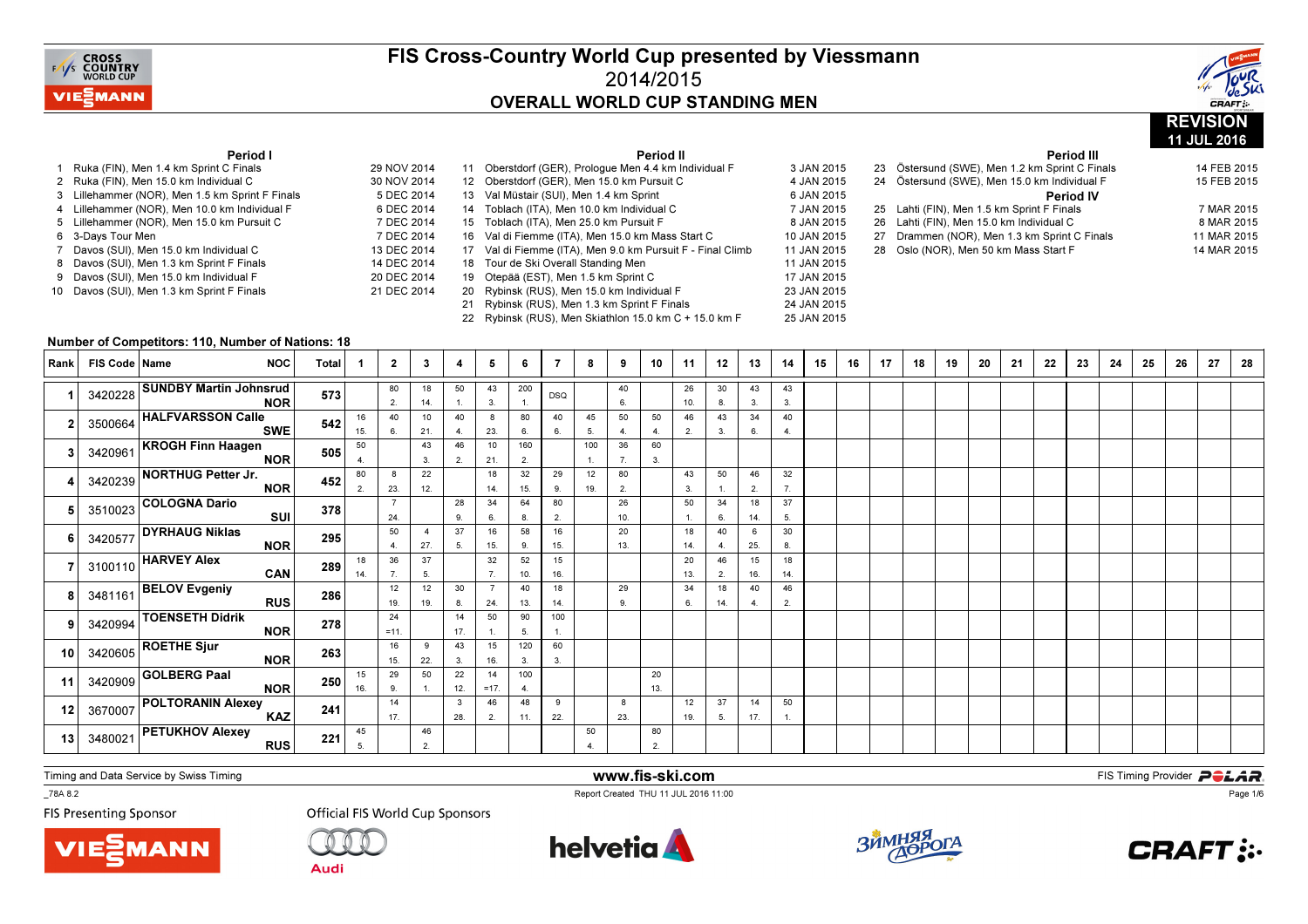



|      |                 |                                             |       |                        |                       |              |                       |                                |                       |                     |           |                       |                       |                        |                        |                      | 11 JUL 2016<br>12<br>19<br>8<br>9<br>10<br>11<br>13<br>14<br>15<br>16<br>17<br>18<br>20<br>21<br>22<br>23<br>24<br>25<br>26<br>27<br>28 |  |  |  |  |  |  |  |  |  |  |  |  |  |  |
|------|-----------------|---------------------------------------------|-------|------------------------|-----------------------|--------------|-----------------------|--------------------------------|-----------------------|---------------------|-----------|-----------------------|-----------------------|------------------------|------------------------|----------------------|-----------------------------------------------------------------------------------------------------------------------------------------|--|--|--|--|--|--|--|--|--|--|--|--|--|--|
| Rank | FIS Code   Name | <b>NOC</b>                                  | Total | - 1                    | $\overline{2}$        | $\mathbf{3}$ | 4                     | 5                              | 6                     | $\overline{7}$      |           |                       |                       |                        |                        |                      |                                                                                                                                         |  |  |  |  |  |  |  |  |  |  |  |  |  |  |
| 14   | 3500015         | <b>RICHARDSSON Daniel</b><br><b>SWE</b>     | 220   |                        | 11<br>20.             |              | 24<br>11.             | 37<br>5.                       | 44<br>12.             | 50<br>4.            |           | $\overline{4}$<br>27. |                       |                        | 16<br>15.              |                      | 34<br>6.                                                                                                                                |  |  |  |  |  |  |  |  |  |  |  |  |  |  |
| 15   | 3290326         | <b>PELLEGRINO Federico</b><br><b>ITA</b>    | 210   | 36<br>$\overline{7}$ . |                       |              |                       |                                |                       |                     | 24<br>11. |                       | 100<br>$\overline{1}$ |                        |                        | 50<br>$\overline{1}$ |                                                                                                                                         |  |  |  |  |  |  |  |  |  |  |  |  |  |  |
| 16   | 3420376         | <b>GLOEERSEN Anders</b><br><b>NOR</b>       | 210   |                        |                       | 16<br>15.    | $\overline{7}$<br>24. |                                |                       |                     | 80<br>2.  | 100<br>$\mathbf{1}$ . | $\overline{7}$<br>24. |                        |                        |                      |                                                                                                                                         |  |  |  |  |  |  |  |  |  |  |  |  |  |  |
| 17   | 3180053         | <b>HEIKKINEN Matti</b><br><b>FIN</b>        | 204   |                        | 26<br>10.             |              | 32<br>7.              | 28<br>9.                       | 72<br>7.              | 22<br>$=12.$        |           | 24<br>11.             |                       |                        |                        |                      |                                                                                                                                         |  |  |  |  |  |  |  |  |  |  |  |  |  |  |
| 18   | 3420365         | <b>BRANDSDAL Eirik</b><br><b>NOR</b>        | 202   | 100<br>$\mathbf{1}$    |                       | 28<br>9.     |                       |                                |                       |                     | 60<br>3.  |                       | 14<br>17.             |                        |                        |                      |                                                                                                                                         |  |  |  |  |  |  |  |  |  |  |  |  |  |  |
| 19   | 3420009         | <b>JESPERSEN Chris Andre</b><br><b>NOR</b>  | 200   |                        |                       |              | 34<br>6.              | $\overline{\mathbf{3}}$<br>28. | 28<br>17.             | 36<br>7.            |           | 60<br>3.              |                       | $\overline{4}$<br>27.  | 11<br>20.              |                      | 24<br>11.                                                                                                                               |  |  |  |  |  |  |  |  |  |  |  |  |  |  |
| 20   | 3480013         | <b>VYLEGZHANIN Maxim</b><br><b>RUS</b>      | 188   |                        | 24<br>$=11.$          | 6<br>25.     | 15<br>16.             | 24<br>11.                      | 36<br>14.             | 32<br>8.            |           |                       |                       | 15<br>16.              | 22<br>12.              |                      | 14<br>17.                                                                                                                               |  |  |  |  |  |  |  |  |  |  |  |  |  |  |
| 21   | 3180535         | <b>NISKANEN livo</b><br><b>FIN</b>          | 155   |                        | 100<br>$\mathbf{1}$ . |              |                       |                                |                       | 6<br>25.            |           |                       |                       |                        | 15<br>16.              | 8<br>23.             | 26<br>10.                                                                                                                               |  |  |  |  |  |  |  |  |  |  |  |  |  |  |
| 22   | 3421698         | <b>FOSSLI Sondre Turvoll</b><br><b>NOR</b>  | 119   | 60<br>3.               |                       |              |                       |                                |                       |                     | 14<br>17. |                       | 45<br>5 <sub>1</sub>  |                        |                        |                      |                                                                                                                                         |  |  |  |  |  |  |  |  |  |  |  |  |  |  |
| 23   | 1345875         | <b>GAILLARD Jean Marc</b><br><b>FRA</b>     | 115   |                        |                       |              | 12<br>$=19.$          | 12<br>19.                      | 24<br>19.             | 22<br>$=12.$        |           | 45<br>5.              |                       |                        |                        |                      |                                                                                                                                         |  |  |  |  |  |  |  |  |  |  |  |  |  |  |
| 24   | 3290379         | <b>DE FABIANI Francesco</b><br><b>ITA</b>   | 113   |                        | 20<br>13.             |              | 6<br>25.              | 22<br>12.                      | 26<br>18.             |                     |           | $\overline{7}$<br>24. |                       |                        | 32<br>$\overline{7}$ . |                      |                                                                                                                                         |  |  |  |  |  |  |  |  |  |  |  |  |  |  |
| 25   | 1344711         | JAUHOJAERVI Sami<br><b>FIN</b>              | 112   | $\overline{7}$<br>24.  | 60<br>3.              |              |                       |                                |                       | 45<br>5.            |           |                       |                       |                        |                        |                      |                                                                                                                                         |  |  |  |  |  |  |  |  |  |  |  |  |  |  |
| 26   | 3420199         | <b>OESTENSEN Simen Haakon</b><br><b>NOR</b> | 112   |                        | 32<br>8.              |              |                       | 40<br>$\overline{4}$           | 30<br>16.             |                     |           | 10<br>21.             |                       |                        |                        |                      |                                                                                                                                         |  |  |  |  |  |  |  |  |  |  |  |  |  |  |
| 27   | 3480314         | <b>CHERNOUSOV Ilia</b><br><b>RUS</b>        | 103   |                        |                       |              |                       | $\overline{4}$<br>27.          | $\overline{2}$<br>30. |                     |           |                       |                       | 40<br>$\overline{4}$ . | 8<br>23.               | 37<br>5.             | 12<br>19.                                                                                                                               |  |  |  |  |  |  |  |  |  |  |  |  |  |  |
| 28   | 3500259         | JOENSSON Emil<br><b>SWE</b>                 | 103   |                        |                       | 13<br>18.    |                       |                                |                       |                     | 15<br>16. |                       | 40<br>6.              | $\overline{1}$<br>30.  | 10<br>21.              | 24<br>11.            |                                                                                                                                         |  |  |  |  |  |  |  |  |  |  |  |  |  |  |
| 29   | 3420036         | <b>ROENNING Eldar</b><br><b>NOR</b>         | 99    |                        |                       |              |                       | 5<br>26.                       | 12<br>25.             | 14<br>17.           |           |                       |                       | 16<br>15.              | 24<br>11.              |                      | 28<br>9                                                                                                                                 |  |  |  |  |  |  |  |  |  |  |  |  |  |  |
| 30   | 3500139         | <b>HELLNER Marcus</b><br><b>SWE</b>         | 94    |                        | $\overline{4}$<br>27. |              |                       |                                |                       | $\mathbf{3}$<br>28. |           | 18<br>14.             |                       | 37<br>5.               | 28<br>9.               |                      | $\overline{4}$<br>27.                                                                                                                   |  |  |  |  |  |  |  |  |  |  |  |  |  |  |
| 31   | 3480695         | <b>BESSMERTNYKH Alexander</b><br><b>RUS</b> | 92    |                        | 45<br>5.              |              |                       |                                |                       | 11<br>20.           |           |                       |                       |                        | 14<br>17.              |                      | 22<br>12.                                                                                                                               |  |  |  |  |  |  |  |  |  |  |  |  |  |  |
| 32   | 3190111         | <b>MANIFICAT Maurice</b><br><b>FRA</b>      | 92    |                        |                       |              |                       |                                |                       |                     |           | 32<br>8               |                       | 28<br>9.               | $\overline{4}$<br>27.  | 12<br>19.            | 16<br>15.                                                                                                                               |  |  |  |  |  |  |  |  |  |  |  |  |  |  |
| 33   | 3150069         | <b>JAKS Martin</b><br><b>CZE</b>            | 89    | $\overline{1}$<br>30.  | 13<br>18.             |              | $\overline{1}$<br>30. |                                |                       | 26<br>10.           |           | 13<br>18.             |                       | 22<br>12.              |                        |                      | 13<br>18.                                                                                                                               |  |  |  |  |  |  |  |  |  |  |  |  |  |  |

Timing and Data Service by Swiss Timing

MANN

\_78A 8.2

**FIS Presenting Sponsor** 

**Official FIS World Cup Sponsors** 

**Audi** 



www.fis-ski.com

Report Created THU 11 JUL 2016 11:00



**m**<br>FIS Timing Provider<br>Is 11:00



Page 2/6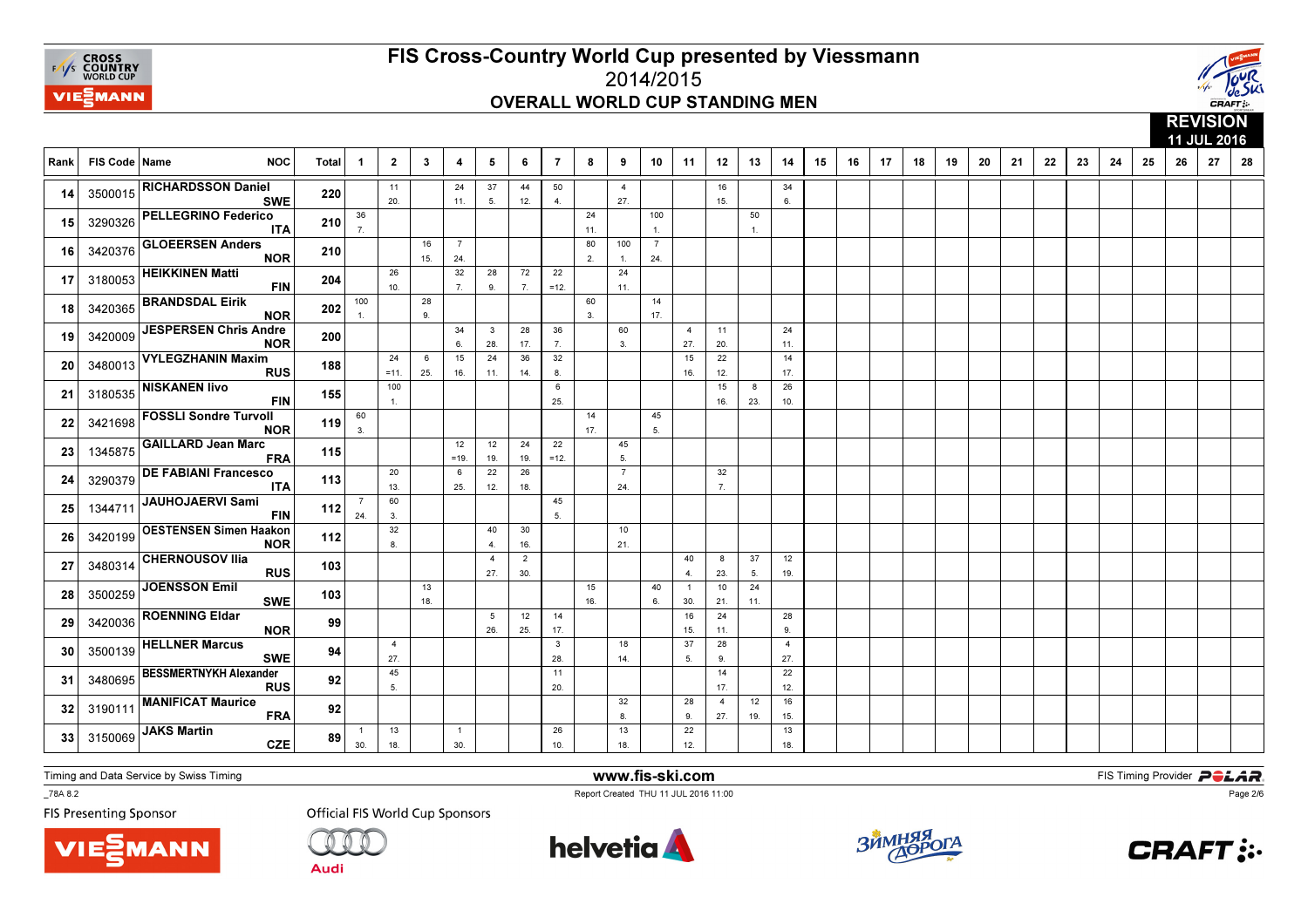



|      |                 |                                          |       |                       |                        |                        |                         |              |           |                       |                     |                        |                        |                        | 11 JUL 2016            |                       |                        |    |    |    |    |    |    |    |    |    |    |    |    |    |    |
|------|-----------------|------------------------------------------|-------|-----------------------|------------------------|------------------------|-------------------------|--------------|-----------|-----------------------|---------------------|------------------------|------------------------|------------------------|------------------------|-----------------------|------------------------|----|----|----|----|----|----|----|----|----|----|----|----|----|----|
| Rank | FIS Code   Name | <b>NOC</b>                               | Total | -1                    | $\mathbf{2}$           | $\mathbf{3}$           | $\overline{\mathbf{4}}$ | 5            | 6         | $\overline{7}$        | 8                   | 9                      | 10                     | 11                     | 12                     | 13                    | 14                     | 15 | 16 | 17 | 18 | 19 | 20 | 21 | 22 | 23 | 24 | 25 | 26 | 27 | 28 |
| 34   | 3420798         | <b>NORTHUG Tomas</b><br><b>NOR</b>       | 81    | 32<br>8.              |                        |                        |                         |              |           |                       | 40<br>6.            |                        | 9<br>22.               |                        |                        |                       |                        |    |    |    |    |    |    |    |    |    |    |    |    |    |    |
| 35   | 3050159         | <b>TRITSCHER Bernhard</b><br><b>AUT</b>  | 78    |                       |                        | 20<br>13.              | 12<br>$=19.$            |              |           |                       |                     | 16<br>15.              |                        |                        | $\overline{2}$<br>29.  | 28<br>9.              |                        |    |    |    |    |    |    |    |    |    |    |    |    |    |    |
| 36   | 3190255         | <b>GROS Baptiste</b><br><b>FRA</b>       | 76    |                       |                        | 30<br>8                |                         |              |           |                       | 32<br>8             |                        | 12<br>19.              |                        |                        | $\overline{2}$<br>29. |                        |    |    |    |    |    |    |    |    |    |    |    |    |    |    |
| 37   | 3480280         | <b>MORILOV Nikolay</b><br><b>RUS</b>     | 74    | 24<br>11.             |                        |                        |                         |              |           |                       | 18<br>14.           |                        | 32<br>8.               |                        |                        |                       |                        |    |    |    |    |    |    |    |    |    |    |    |    |    |    |
| 38   | 3481539         | USTIUGOV Sergey<br><b>RUS</b>            | 72    | 40<br>6.              |                        | 32<br>$\overline{7}$ . |                         |              |           |                       |                     |                        |                        |                        |                        |                       |                        |    |    |    |    |    |    |    |    |    |    |    |    |    |    |
| 39   | 3430103         | <b>STAREGA Maciej</b><br><b>POL</b>      | 68    |                       |                        | $\overline{1}$<br>30.  |                         |              |           |                       | 29<br>9             |                        | 6<br>25.               |                        |                        | 32<br>$\overline{7}$  |                        |    |    |    |    |    |    |    |    |    |    |    |    |    |    |
| 40   | 3180054         | <b>NOUSIAINEN Ville</b><br><b>FIN</b>    | 68    |                       | 10<br>21.              | $\overline{7}$<br>24.  |                         | 11<br>20.    | 16<br>23. | 24<br>11.             |                     |                        |                        |                        |                        |                       |                        |    |    |    |    |    |    |    |    |    |    |    |    |    |    |
| 41   | 1362656         | <b>LIVERS Toni</b><br>SUI                | 62    |                       |                        |                        | 26<br>10.               |              |           | $\overline{7}$<br>24. |                     | 9<br>22.               |                        | $\overline{7}$<br>24.  | 13<br>18.              |                       |                        |    |    |    |    |    |    |    |    |    |    |    |    |    |    |
| 42   | 3481132         | <b>LARKOV Andrey</b><br><b>RUS</b>       | 58    |                       |                        | 26<br>10.              |                         |              |           |                       |                     |                        |                        | 32<br>$\overline{7}$ . |                        |                       |                        |    |    |    |    |    |    |    |    |    |    |    |    |    |    |
| 43   | 3480317         | <b>TURYSHEV Sergey</b><br><b>RUS</b>     | 58    |                       | 6<br>25.               |                        | 10<br>21.               |              | 18<br>22. |                       |                     | $\overline{2}$<br>29.  |                        | 10<br>21.              |                        | $\overline{7}$<br>24. | $5\phantom{.0}$<br>26. |    |    |    |    |    |    |    |    |    |    |    |    |    |    |
| 44   | 3421320         | <b>IVERSEN Emil</b><br><b>NOR</b>        | 56    |                       |                        | 34<br>6.               |                         | 14<br>$=17.$ | 8<br>27.  |                       |                     |                        |                        |                        |                        |                       |                        |    |    |    |    |    |    |    |    |    |    |    |    |    |    |
| 45   | 3180221         | JYLHAE Martti<br><b>FIN</b>              | 56    | $\overline{4}$<br>27. |                        | 11<br>20.              |                         |              |           |                       | 36<br>7.            |                        | $5\phantom{.0}$<br>26. |                        |                        |                       |                        |    |    |    |    |    |    |    |    |    |    |    |    |    |    |
| 46   | 3150035         | <b>KOZISEK Dusan</b><br><b>CZE</b>       | 55    |                       |                        |                        |                         |              |           |                       | $\mathbf{3}$<br>28. |                        | 26<br>10.              |                        |                        | 26<br>10.             |                        |    |    |    |    |    |    |    |    |    |    |    |    |    |    |
| 47   | 3220002         | <b>MUSGRAVE Andrew</b><br><b>GBR</b>     | 54    |                       |                        | $5\phantom{.0}$<br>26. | 20<br>13.               |              |           |                       |                     |                        |                        |                        | $5\overline{5}$<br>26. | 13<br>18.             | 11<br>20.              |    |    |    |    |    |    |    |    |    |    |    |    |    |    |
| 48   | 3180436         | <b>MIKKONEN Juho</b><br><b>FIN</b>       | 51    | 11<br>20.             |                        | 40<br>$\overline{4}$ . |                         |              |           |                       |                     |                        |                        |                        |                        |                       |                        |    |    |    |    |    |    |    |    |    |    |    |    |    |    |
| 49   | 3480436         | <b>KRIUKOV Nikita</b><br><b>RUS</b>      | 51    | 22<br>12.             |                        |                        |                         |              |           |                       |                     |                        | 29<br>9.               |                        |                        |                       |                        |    |    |    |    |    |    |    |    |    |    |    |    |    |    |
| 50   | 3500153         | <b>JOHANSSON Martin</b><br><b>SWE</b>    | 51    |                       | $5\phantom{.0}$<br>26. |                        | 18<br>14.               |              | 22<br>20. |                       |                     | 6<br>25.               |                        |                        |                        |                       |                        |    |    |    |    |    |    |    |    |    |    |    |    |    |    |
| 51   | 3420077         | HATTESTAD Ola Vigen<br><b>NOR</b>        | 50    | 9<br>22.              |                        | 15<br>16.              |                         |              |           |                       | 26<br>10.           |                        |                        |                        |                        |                       |                        |    |    |    |    |    |    |    |    |    |    |    |    |    |    |
| 52   | 3530120         | <b>HAMILTON Simeon</b><br><b>USA</b>     | 48    | 5<br>26.              |                        |                        |                         |              |           |                       |                     |                        | 8<br>23.               | $5\overline{5}$<br>26. |                        | 30<br>8.              |                        |    |    |    |    |    |    |    |    |    |    |    |    |    |    |
| 53   | 3420672         | <b>SVEEN Simen Andreas</b><br><b>NOR</b> | 48    |                       |                        |                        |                         | 20<br>13.    |           |                       |                     | $5\phantom{.0}$<br>26. |                        | 11<br>20.              | 12<br>19.              |                       |                        |    |    |    |    |    |    |    |    |    |    |    |    |    |    |

Timing and Data Service by Swiss Timing

MANN

\_78A 8.2

**FIS Presenting Sponsor** 

**Official FIS World Cup Sponsors** 



www.fis-ski.com

Report Created THU 11 JUL 2016 11:00



**m**<br>FIS Timing Provider<br>Is 11:00



Page 3/6

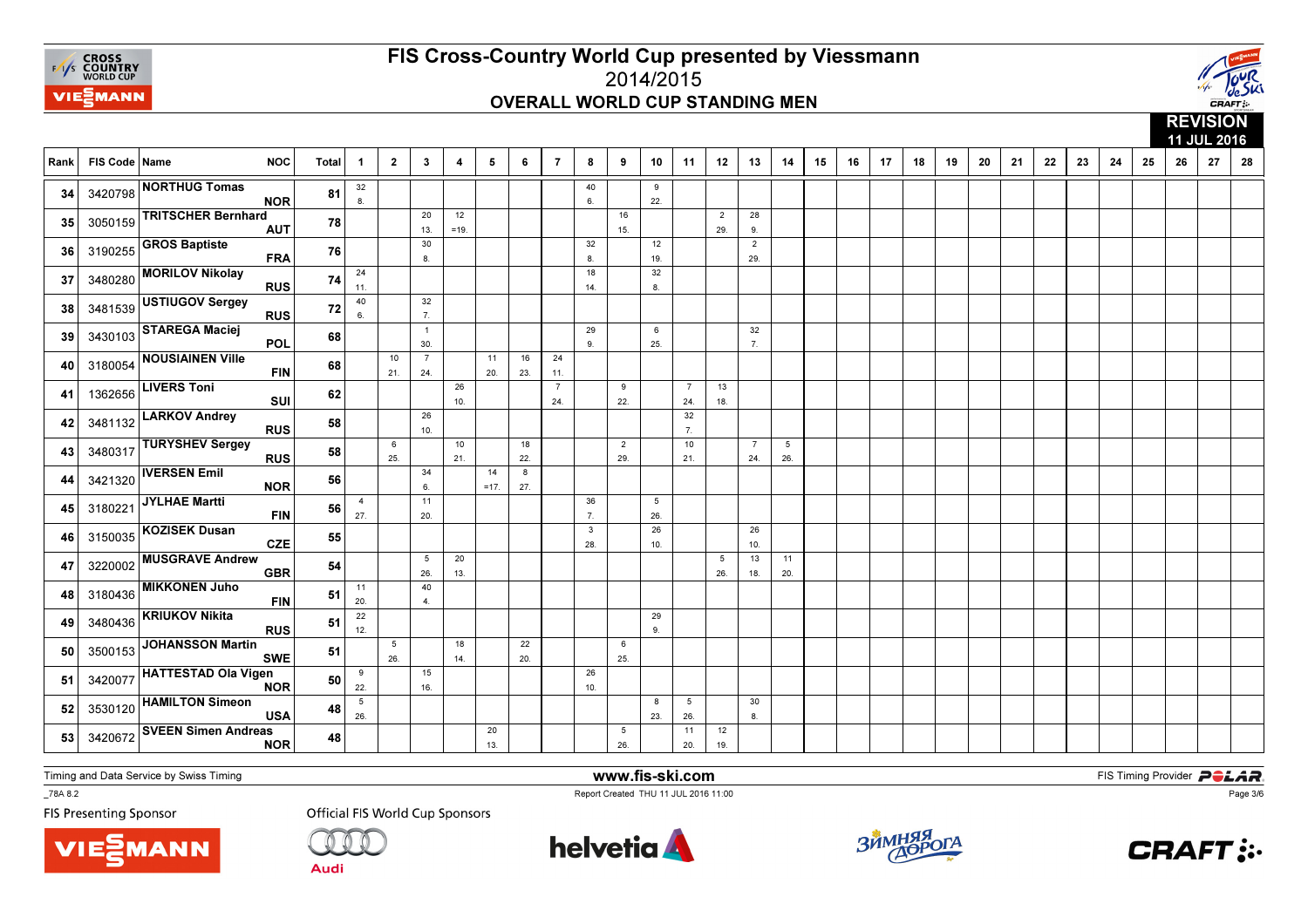



|      |               |                                              |              |                      |                |                     |                         |                       |           |                |           |           |           |           |                       |                     | 11 JUL 2016         |    |    |    |    |    |    |    |    |    |    |    |    |    |    |
|------|---------------|----------------------------------------------|--------------|----------------------|----------------|---------------------|-------------------------|-----------------------|-----------|----------------|-----------|-----------|-----------|-----------|-----------------------|---------------------|---------------------|----|----|----|----|----|----|----|----|----|----|----|----|----|----|
| Rank | FIS Code Name | <b>NOC</b>                                   | <b>Total</b> | $\mathbf 1$          | $\overline{2}$ | $\mathbf{3}$        | $\overline{\mathbf{4}}$ | 5                     | 6         | $\overline{7}$ | 8         | 9         | 10        | 11        | 12                    | 13                  | 14                  | 15 | 16 | 17 | 18 | 19 | 20 | 21 | 22 | 23 | 24 | 25 | 26 | 27 | 28 |
| 54   |               | 3510342 BAUMANN Jonas<br>SUI                 | 47           |                      |                |                     |                         |                       |           |                |           | 14<br>17. |           | 30<br>8.  |                       |                     | 3<br>28.            |    |    |    |    |    |    |    |    |    |    |    |    |    |    |
| 55   |               | 3190282 JAY Renaud<br><b>FRA</b>             | 44           |                      |                | 24<br>11.           |                         |                       |           |                |           |           |           |           |                       | 20<br>13.           |                     |    |    |    |    |    |    |    |    |    |    |    |    |    |    |
| 56   | 3510207       | KINDSCHI Joeri<br>SUI                        | 44           |                      |                |                     |                         |                       |           |                | 22<br>12. |           | 22<br>12. |           |                       |                     |                     |    |    |    |    |    |    |    |    |    |    |    |    |    |    |
| 57   | 1217350       | <b>BAUER Lukas</b><br><b>CZE</b>             | 41           |                      |                |                     | 5<br>26.                | $\overline{1}$<br>30. |           | 13<br>18.      |           | 22<br>12. |           |           |                       |                     |                     |    |    |    |    |    |    |    |    |    |    |    |    |    |    |
| 58   | 3180301       | <b>LEHTONEN Lari</b><br><b>FIN</b>           | 40           |                      |                |                     |                         | 30<br>8.              | 10<br>26. |                |           |           |           |           |                       |                     |                     |    |    |    |    |    |    |    |    |    |    |    |    |    |    |
| 59   | 3190029       | <b>DUVILLARD Robin</b><br><b>FRA</b>         | 39           |                      |                |                     |                         |                       |           |                |           | 15<br>16. |           | 24<br>11. |                       |                     |                     |    |    |    |    |    |    |    |    |    |    |    |    |    |    |
| 60   |               | 3100006 KERSHAW Devon<br>CAN                 | 39           |                      | 18<br>14.      |                     |                         | $\overline{2}$<br>29. |           |                |           |           |           |           |                       | 9<br>22.            | 10<br>21.           |    |    |    |    |    |    |    |    |    |    |    |    |    |    |
| 61   | 3290016       | <b>CLARA Roland</b><br><b>ITA</b>            | 37           |                      |                |                     | 9<br>22.                |                       |           |                |           |           |           | 8<br>23.  | 20<br>13.             |                     |                     |    |    |    |    |    |    |    |    |    |    |    |    |    |    |
| 62   | 3500141       | <b>NELSON Lars</b><br><b>SWE</b>             | 37           |                      | 15<br>16.      |                     | $\overline{2}$<br>29.   |                       |           | 8<br>23.       |           | 12<br>19. |           |           |                       |                     |                     |    |    |    |    |    |    |    |    |    |    |    |    |    |    |
| 63   | 3421779       | <b>KRUEGER Simen Hegstad</b><br><b>NOR</b>   | 37           |                      |                |                     | 8<br>23.                | 9<br>22.              | 20<br>21. |                |           |           |           |           |                       |                     |                     |    |    |    |    |    |    |    |    |    |    |    |    |    |    |
| 64   | 3421754       | <b>TAUGBOEL Haavard Solaas</b><br><b>NOR</b> | 36           |                      |                |                     |                         |                       |           |                |           |           | 36<br>7.  |           |                       |                     |                     |    |    |    |    |    |    |    |    |    |    |    |    |    |    |
| 65   | 3290245       | <b>NOECKLER Dietmar</b><br><b>ITA</b>        | 36           |                      | 9<br>22.       |                     |                         |                       |           |                |           |           |           |           | 26<br>10.             |                     | $\mathbf{1}$<br>30. |    |    |    |    |    |    |    |    |    |    |    |    |    |    |
| 66   | 3100097       | <b>VALJAS Len</b><br>CAN                     | 36           |                      |                |                     |                         |                       |           |                | 20<br>13. |           | 13<br>18. |           |                       | $\mathbf{3}$<br>28. |                     |    |    |    |    |    |    |    |    |    |    |    |    |    |    |
| 67   | 3180114       | <b>STRANDVALL Matias</b><br><b>FIN</b>       | 34           | 20<br>13.            |                | 14<br>17.           |                         |                       |           |                |           |           |           |           |                       |                     |                     |    |    |    |    |    |    |    |    |    |    |    |    |    |    |
| 68   | 3100190       | <b>BABIKOV Ivan</b><br>CAN                   | 33           |                      |                |                     |                         | 26<br>10.             | 6<br>28.  |                |           |           |           |           | $\overline{1}$<br>30. |                     |                     |    |    |    |    |    |    |    |    |    |    |    |    |    |    |
| 69   | 3480982       | <b>SKOBELEV Vladislav</b><br><b>RUS</b>      | 33           |                      |                |                     |                         |                       |           | 12<br>19.      |           |           |           | 6<br>25.  |                       |                     | 15<br>16.           |    |    |    |    |    |    |    |    |    |    |    |    |    |    |
| 70   |               | 3481163 RETIVYKH Gleb<br><b>RUS</b>          | 32           |                      |                |                     |                         |                       |           |                | 8<br>23.  |           | 24<br>11. |           |                       |                     |                     |    |    |    |    |    |    |    |    |    |    |    |    |    |    |
| 71   | 3480533       | <b>VOLZHENTSEV Stanislav</b><br><b>RUS</b>   | 32           |                      |                |                     |                         |                       |           | 10<br>21.      |           |           |           | 13<br>18. |                       |                     | 9<br>22.            |    |    |    |    |    |    |    |    |    |    |    |    |    |    |
| 72   | 3420573       | <b>BAKKEN Timo Andre</b><br><b>NOR</b>       | 29           | 29<br>9 <sub>1</sub> |                |                     |                         |                       |           |                |           |           |           |           |                       |                     |                     |    |    |    |    |    |    |    |    |    |    |    |    |    |    |
| 73   | 3500330       | <b>PETERSON Teodor</b><br><b>SWE</b>         | 29           | 26<br>10.            |                | $\mathbf{3}$<br>28. |                         |                       |           |                |           |           |           |           |                       |                     |                     |    |    |    |    |    |    |    |    |    |    |    |    |    |    |

Timing and Data Service by Swiss Timing

MANN

\_78A 8.2

**FIS Presenting Sponsor** 

**Official FIS World Cup Sponsors** 

**Audi** 



www.fis-ski.com

Report Created THU 11 JUL 2016 11:00



**m**<br>FIS Timing Provider<br>Is 11:00



Page 4/6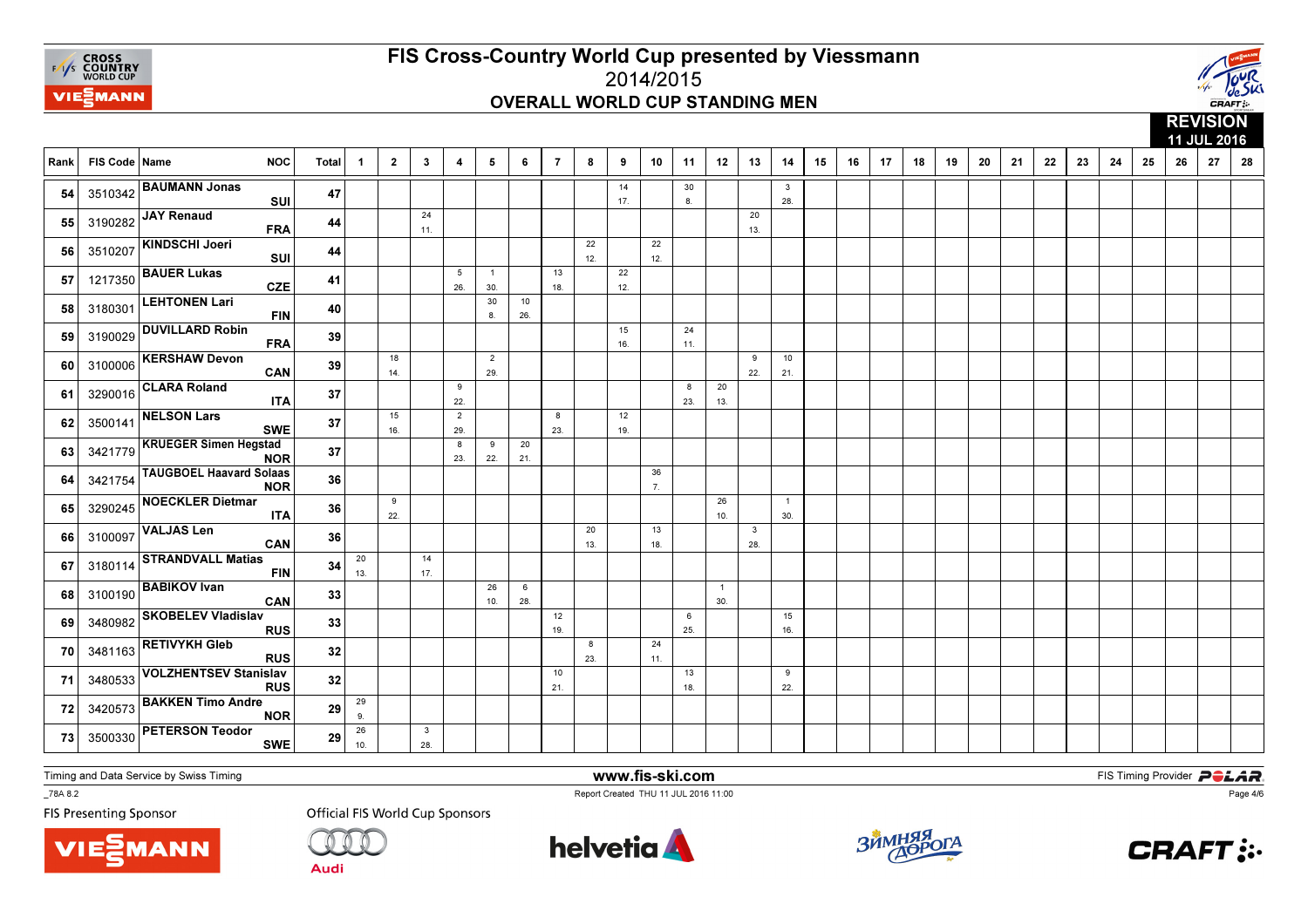



|      |               |                                           |              |                                |                       |              |                         |          |                       |                       | 11 JUL 2016<br>$\overline{7}$<br>8<br>10<br>12<br>15<br>16<br>17<br>18<br>19<br>20<br>21<br>22<br>23<br>25<br>27<br>28<br>9<br>11<br>13<br>14<br>24<br>26 |                     |                     |                                |                       |                        |                       |  |  |  |  |  |  |  |  |  |  |  |
|------|---------------|-------------------------------------------|--------------|--------------------------------|-----------------------|--------------|-------------------------|----------|-----------------------|-----------------------|-----------------------------------------------------------------------------------------------------------------------------------------------------------|---------------------|---------------------|--------------------------------|-----------------------|------------------------|-----------------------|--|--|--|--|--|--|--|--|--|--|--|
| Rank | FIS Code Name | <b>NOC</b>                                | <b>Total</b> | $\overline{\mathbf{1}}$        | $\overline{2}$        | $\mathbf{3}$ | $\overline{\mathbf{4}}$ | 5        | 6                     |                       |                                                                                                                                                           |                     |                     |                                |                       |                        |                       |  |  |  |  |  |  |  |  |  |  |  |
| 74   |               | 3220016 YOUNG Andrew<br><b>GBR</b>        | 27           |                                |                       |              |                         |          |                       |                       |                                                                                                                                                           |                     | 11<br>20.           |                                |                       | 16<br>15.              |                       |  |  |  |  |  |  |  |  |  |  |  |
| 75   |               | 3390003 KUMMEL Peeter<br><b>EST</b>       | 25           | 13<br>18.                      |                       |              |                         |          |                       |                       | 9<br>22.                                                                                                                                                  |                     | $\mathbf{3}$<br>28. |                                |                       |                        |                       |  |  |  |  |  |  |  |  |  |  |  |
| 76   | 3500409       | <b>EDIN Johan</b><br><b>SWE</b>           | 23           |                                |                       |              |                         |          |                       |                       | 13<br>18.                                                                                                                                                 |                     | 10<br>21.           |                                |                       |                        |                       |  |  |  |  |  |  |  |  |  |  |  |
| 77   | 1362947       | <b>PERL Curdin</b><br>SUI                 | 23           |                                |                       |              | 13<br>18.               |          | $\overline{4}$<br>29. |                       |                                                                                                                                                           |                     |                     | $\overline{\mathbf{3}}$<br>28. | $\mathbf{3}$<br>28.   |                        |                       |  |  |  |  |  |  |  |  |  |  |  |
| 78   | 3500863       | <b>ANDERSSON Simon</b><br><b>SWE</b>      | 22           |                                |                       |              |                         |          |                       |                       |                                                                                                                                                           |                     |                     |                                |                       | 22<br>12.              |                       |  |  |  |  |  |  |  |  |  |  |  |
| 79   | 3480828       | JAPAROV Dmitriy<br><b>RUS</b>             | 22           |                                | $\overline{2}$<br>29. |              |                         |          |                       |                       |                                                                                                                                                           |                     |                     |                                |                       |                        | 20<br>13.             |  |  |  |  |  |  |  |  |  |  |  |
| 80   | 3200210       | <b>EISENLAUER Sebastian</b><br><b>GER</b> | 20           |                                |                       |              |                         |          |                       |                       | $\overline{2}$<br>29.                                                                                                                                     |                     | 18<br>14.           |                                |                       |                        |                       |  |  |  |  |  |  |  |  |  |  |  |
| 81   | 3480016       | <b>LEGKOV Alexander</b><br><b>RUS</b>     | ${\bf 20}$   |                                | $\overline{1}$<br>30. |              | 16<br>15.               |          |                       |                       |                                                                                                                                                           | $\mathbf{3}$<br>28. |                     |                                |                       |                        |                       |  |  |  |  |  |  |  |  |  |  |  |
| 82   | 3200205       | <b>BOEGL Lucas</b><br><b>GER</b>          | 20           |                                |                       |              |                         |          |                       |                       |                                                                                                                                                           |                     |                     | 14<br>17.                      | 6<br>25.              |                        |                       |  |  |  |  |  |  |  |  |  |  |  |
| 83   | 3510351       | <b>FURGER Roman</b><br>SUI                | 20           |                                |                       |              |                         |          |                       |                       | 10<br>21.                                                                                                                                                 |                     |                     |                                |                       | 10<br>21.              |                       |  |  |  |  |  |  |  |  |  |  |  |
| 84   | 3300190       | YOSHIDA Keishin<br><b>JPN</b>             | 20           |                                |                       |              |                         | 6<br>25. | 14<br>24.             |                       |                                                                                                                                                           |                     |                     |                                |                       |                        |                       |  |  |  |  |  |  |  |  |  |  |  |
| 85   | 3530005       | <b>NEWELL Andrew</b><br><b>USA</b>        | 19           | $\overline{\mathbf{3}}$<br>28. |                       |              |                         |          |                       |                       | 16<br>15.                                                                                                                                                 |                     |                     |                                |                       |                        |                       |  |  |  |  |  |  |  |  |  |  |  |
| 86   | 3180250       | <b>PENTSINEN Anssi</b><br><b>FIN</b>      | 19           | 14<br>17.                      |                       |              |                         |          |                       |                       | 5<br>26.                                                                                                                                                  |                     |                     |                                |                       |                        |                       |  |  |  |  |  |  |  |  |  |  |  |
| 87   | 3510348       | <b>COLOGNA Gianluca</b><br>SUI            | 17           |                                |                       |              |                         |          |                       |                       | 6<br>25.                                                                                                                                                  |                     |                     |                                |                       | 11<br>20.              |                       |  |  |  |  |  |  |  |  |  |  |  |
| 88   | 3500625       | <b>NORDSTROEM Gustav</b><br><b>SWE</b>    | 16           |                                |                       |              |                         |          |                       |                       |                                                                                                                                                           |                     | 16<br>15.           |                                |                       |                        |                       |  |  |  |  |  |  |  |  |  |  |  |
| 89   | 3480503       | <b>GAFAROV Anton</b><br><b>RUS</b>        | 15           |                                |                       |              |                         |          |                       |                       |                                                                                                                                                           |                     | 15<br>16.           |                                |                       |                        |                       |  |  |  |  |  |  |  |  |  |  |  |
| 90   | 3200241       | <b>BING Thomas</b><br><b>GER</b>          | 15           |                                |                       |              |                         |          |                       | $\overline{2}$<br>29. |                                                                                                                                                           |                     |                     |                                |                       | $5\overline{5}$<br>26. | 8<br>23.              |  |  |  |  |  |  |  |  |  |  |  |
| 91   | 3200356       | <b>DOBLER Jonas</b><br><b>GER</b>         | 14           |                                |                       |              | $\overline{4}$<br>27.   |          |                       | $\overline{1}$<br>30. |                                                                                                                                                           |                     |                     |                                | $\overline{7}$<br>24. |                        | $\overline{2}$<br>29. |  |  |  |  |  |  |  |  |  |  |  |
| 92   | 3200208       | <b>DOTZLER Hannes</b><br><b>GER</b>       | 13           |                                |                       |              |                         |          |                       | $\overline{4}$<br>27. |                                                                                                                                                           |                     |                     |                                | 9<br>22.              |                        |                       |  |  |  |  |  |  |  |  |  |  |  |
| 93   | 3421216       | <b>NYENG Emil</b><br><b>NOR</b>           | 12           | 12<br>19.                      |                       |              |                         |          |                       |                       |                                                                                                                                                           |                     |                     |                                |                       |                        |                       |  |  |  |  |  |  |  |  |  |  |  |

Timing and Data Service by Swiss Timing

MANN

\_78A 8.2

**FIS Presenting Sponsor** 

**Official FIS World Cup Sponsors** 

**Audi** 



www.fis-ski.com

Report Created THU 11 JUL 2016 11:00



**m**<br>FIS Timing Provider<br>Is 11:00



Page 5/6